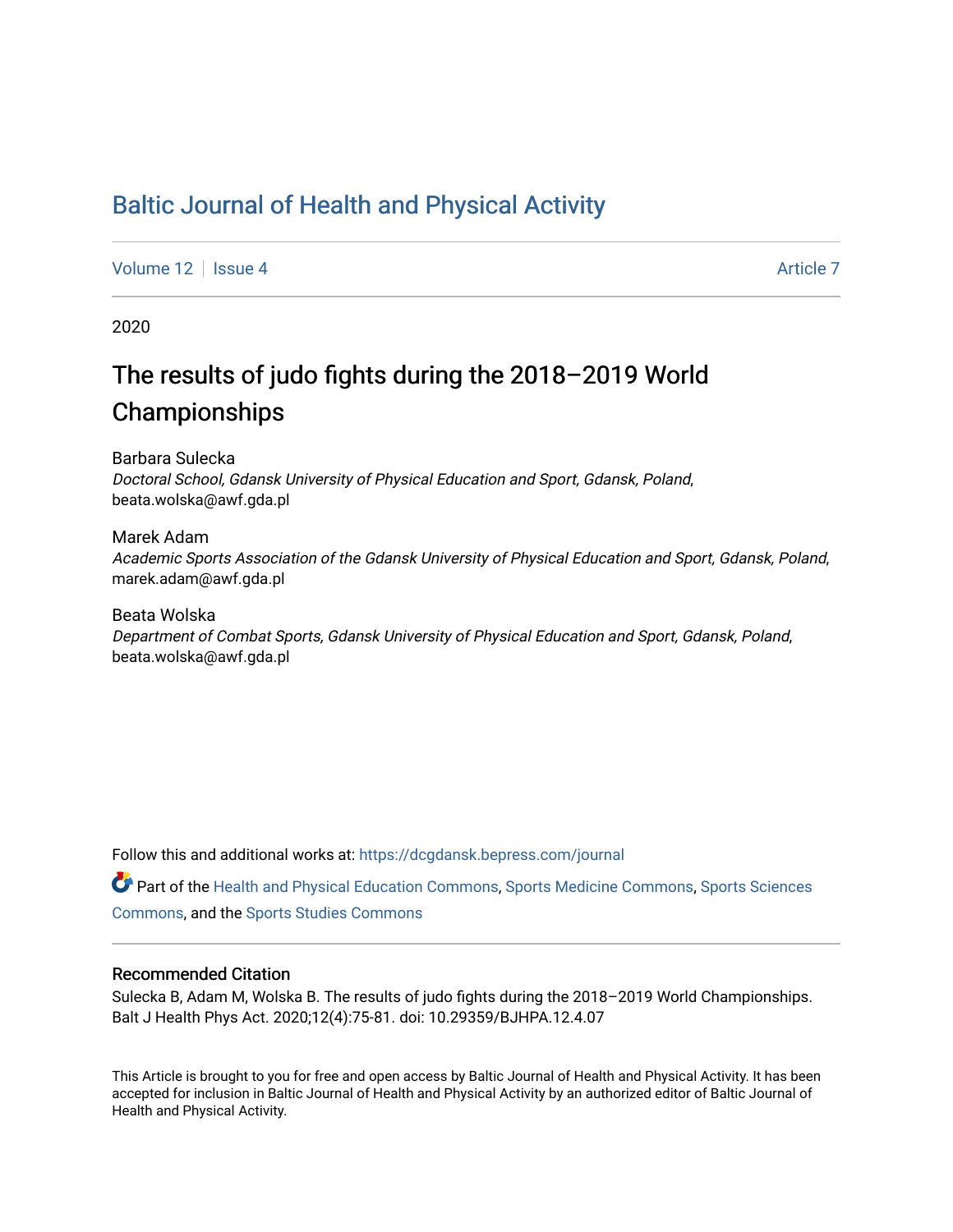# **The results of judo fights during the 2018–2019 World Championships**

**Authors' Contribution: A** Study Design

- **B** Data Collection
- **C** Statistical Analysis
- 
- **D** Data Interpretation
- **E** Manuscript Preparation
- **F** Literature Search
- **G** Funds Collection

**Barbara Sulecka1 ABCDEF, Marek Adam2 ABCDEF, Beata Wolska3 ABCDEF**

- 1 Doctoral School, Gdansk University of Physical Education and Sport, Gdansk, Poland
- <sup>2</sup> Academic Sports Association of the Gdansk University of Physical Education and Sport, Gdansk, Poland
- <sup>3</sup> Department of Combat Sports, Gdansk University of Physical Education and Sport, Gdansk, Poland

| abstract                      |                                                                                                                                                                                                                                                                                                                                                                                                                                                                                                                                                                                                                                                                                                                                                                                                                                                                           |  |  |  |  |
|-------------------------------|---------------------------------------------------------------------------------------------------------------------------------------------------------------------------------------------------------------------------------------------------------------------------------------------------------------------------------------------------------------------------------------------------------------------------------------------------------------------------------------------------------------------------------------------------------------------------------------------------------------------------------------------------------------------------------------------------------------------------------------------------------------------------------------------------------------------------------------------------------------------------|--|--|--|--|
| <b>Background:</b>            | The aim of the study was to analyze female and male competitors' results of judo fights during the<br>2018-2019 World Championships in the light of the new regulations of sports fights.                                                                                                                                                                                                                                                                                                                                                                                                                                                                                                                                                                                                                                                                                 |  |  |  |  |
| <b>Material and methods:</b>  | The research material involved the recording and analysis of athletes' fights during the 2018 World<br>Judo Championships in Baku (Azerbaijan) and the 2019 World Judo Championships in Tokyo (Japan). In<br>total, 1,659 fights were analyzed, including 997 bouts in the group of men and 662 bouts in the group<br>of women. The collected material allowed analyzing the ways of resolving bouts by competitors in<br>extreme weight categories, bouts completed in the regular time and in the extra time, and fights fought<br>in qualifying rounds and in the medal zone (medal fights).                                                                                                                                                                                                                                                                           |  |  |  |  |
| <b>Results:</b>               | There were no clear differences in the ways of resolving the bouts fought in the groups of women and<br>men. In the group of heavy-weight categories, a certain predominance of attacks completed by ippon<br>was found, while in the group light-weight categories by waza ari. Also fights that were completed in<br>the regular time were most often resolved by direct ippon and two waza ari = ippon, while the fights<br>completed in the extra time were definitely more often completed by waza ari or disqualification -<br>hansoku make. During the elimination fights, competitors more often than during medal fights resolved<br>bouts by disqualification, while competitors fighting for medals more often won through waza ari than<br>the competitors fighting in the qualifying rounds.                                                                 |  |  |  |  |
| <b>Conclusions:</b>           | The most important differences were observed in the results of fights completed in the regular time and<br>in the extra time of fighting. The groups of athletes of light- and heavy-weight categories differed in<br>the number of points obtained by <i>ippon</i> and waza ari. In the elimination and medal fights, the number<br>of obtained waza ari was the most differentiating factor. During direct fights for medals, competitors<br>resolved bouts the least often by hansoku make.                                                                                                                                                                                                                                                                                                                                                                            |  |  |  |  |
| Key words:                    | sports regulations, analysis of fights, assessment of attacks, disqualifications.                                                                                                                                                                                                                                                                                                                                                                                                                                                                                                                                                                                                                                                                                                                                                                                         |  |  |  |  |
| article details               |                                                                                                                                                                                                                                                                                                                                                                                                                                                                                                                                                                                                                                                                                                                                                                                                                                                                           |  |  |  |  |
|                               | Article statistics: Word count: 2,143; Tables: 1; Figures: 3; References: 17<br>Received: October 2020; Accepted: December 2020; Published: December 2020                                                                                                                                                                                                                                                                                                                                                                                                                                                                                                                                                                                                                                                                                                                 |  |  |  |  |
|                               | Full-text PDF: http://www.balticsportscience.com                                                                                                                                                                                                                                                                                                                                                                                                                                                                                                                                                                                                                                                                                                                                                                                                                          |  |  |  |  |
|                               | <b>Copyright</b> © Gdansk University of Physical Education and Sport, Poland                                                                                                                                                                                                                                                                                                                                                                                                                                                                                                                                                                                                                                                                                                                                                                                              |  |  |  |  |
|                               | Indexation: Celdes, Clarivate Analytics Emerging Sources Citation Index (ESCI), CNKI Scholar (China National Knowledge<br>Infrastructure), CNPIEC, De Gruyter - IBR (International Bibliography of Reviews of Scholarly Literature in<br>the Humanities and Social Sciences), De Gruyter - IBZ (International Bibliography of Periodical Literature<br>in the Humanities and Social Sciences), DOAJ, EBSCO - Central & Eastern European Academic Source, EBSCO<br>- SPORTDiscus, EBSCO Discovery Service, Google Scholar, Index Copernicus, J-Gate, Naviga (Softweco, Primo<br>Central (ExLibris), ProQuest - Family Health, ProQuest - Health & Medical Complete, ProQuest - Illustrata: Health<br>Sciences, ProQuest - Nursing & Allied Health Source, Summon (Serials Solutions/ProQuest, TDOne (TDNet), Ulrich's<br>Periodicals Directory/ulrichsweb, WorldCat (OCLC) |  |  |  |  |
|                               | Funding: This research received no specific grant from any funding agency in the public, commercial, or not-for-profit sectors.                                                                                                                                                                                                                                                                                                                                                                                                                                                                                                                                                                                                                                                                                                                                           |  |  |  |  |
| <b>Conflict of interests:</b> | Authors have declared that no competing interest exists.                                                                                                                                                                                                                                                                                                                                                                                                                                                                                                                                                                                                                                                                                                                                                                                                                  |  |  |  |  |
|                               | Corresponding author: Dr. Beata Wolska, Gdansk University of Physical Education and Sport, Poland, 80-336 Gdańsk Górskiego 1 Street;<br>e-mail: beata.wolska@awf.gda.pl                                                                                                                                                                                                                                                                                                                                                                                                                                                                                                                                                                                                                                                                                                   |  |  |  |  |
| <b>Open Access License:</b>   | This is an open access article distributed under the terms of the Creative Commons Attribution-Non-Commercial-No-<br>Derivatives 4.0 International (https://creativecommons.org/licenses/by-nc-nd/4.0/), which permits use, distribution<br>and reproduction in any medium, provided the original work is properly cited, the use is non-commercial and is<br>otherwise in compliance with the license.                                                                                                                                                                                                                                                                                                                                                                                                                                                                   |  |  |  |  |

L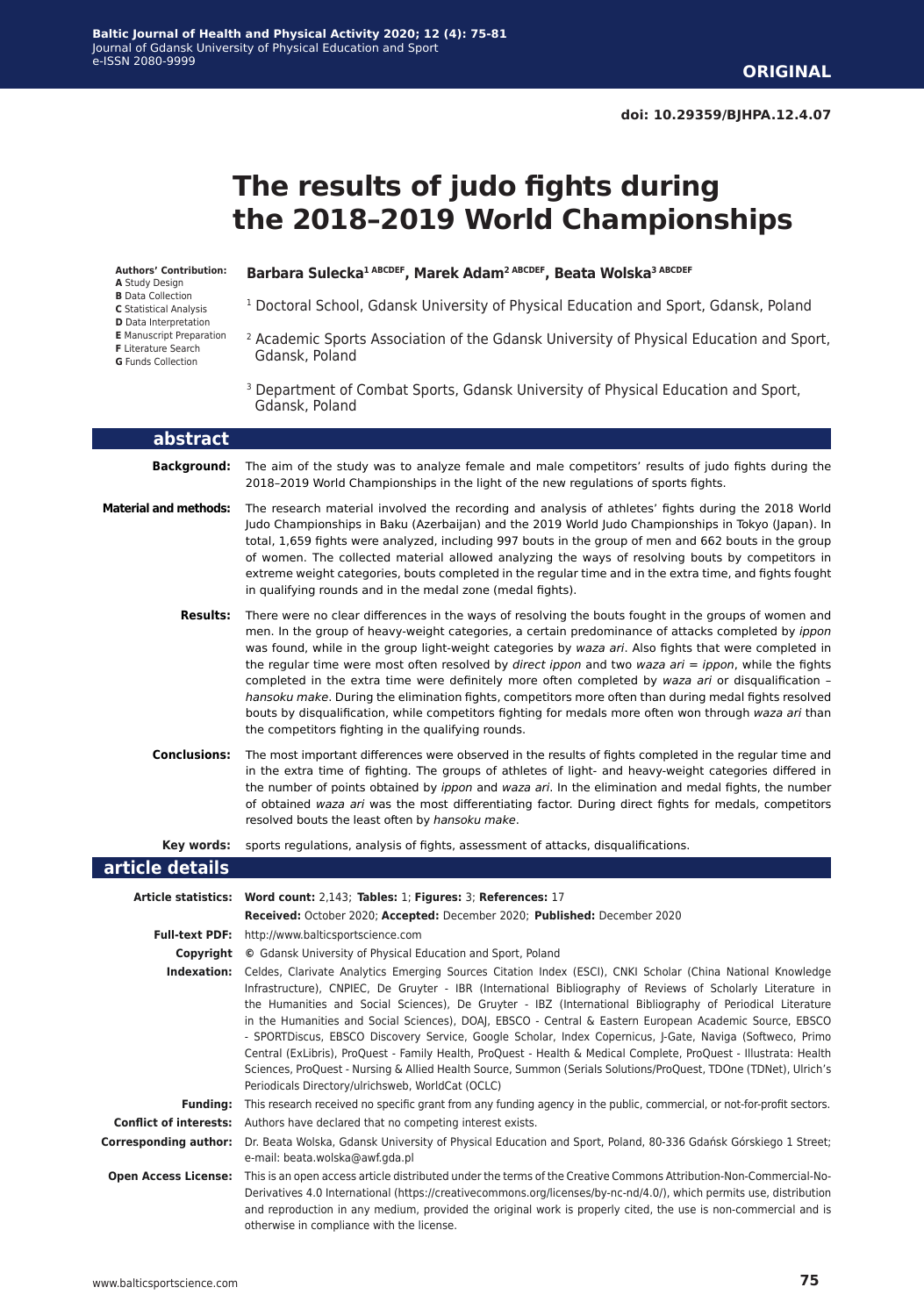### **introduction**

Changes in the rules of judo fighting began in 2010, and since then there have been other modifications [1,2]. Since 2017, adjustments were made to the rules of judo fighting, which were in force during the 2018 and 2019 World Judo Championships, and which will apply during the Olympic Games in 2021 (the date of the Games was changed due to COVID-19). One of the most important changes concerns the regular fight time, which is currently 4 minutes for both female and male competitors [1, 3]. The judge's yuko assessment was abandoned, and new requirements have been defined for waza ari and ippon scores. In addition, warnings (shido) are not points and do not determine the outcome of the fight. Getting 3 shido warnings results in disqualification – hansoku make [1, 3, 4]. The judge's interpretation of the defense by the so-called "bridging" was changed. Until 2014, "bridging" was considered to be defense. In accordance with the regulations in force at the time, the judges did not award points or awarded waza ari. In 2014, this regulation was changed, and executing the so-called "bridging" was considered a dangerous element, endangering health, and, in the event of its implementation, the competitor was punished with hansoku make, i.e. disqualification. Since 2018, the execution of "bridging" in defense against a throw results in awarding ippon to the opponent and completing the fight before time [1, 3].

In light of the new regulations, the ways of resolving the fight also changed. The results of bouts are clearer, and the referee's decisions may refer to four scores (*ippon*, *waza ari* + *waza ari* = *ippon*, *waza ari*, *hansoku make*) [1]. Information on ways of resolving a fight can be a hint for coaches and athletes in programming the training process [5,6,7,8]. Implementation of changes in the rules of judo sport was important primarily for competitors who, through technical and tactical preparation, demonstrate their efficiency in fights [9*−*12].

#### **materials and methods**

The fights were recorded by video means and then transcribed graphically and analyzed [10,13]. The changes to the regulations introduced in 2017 were in force during the World Judo Championships held on September 20–27, 2018 in the capital of Azerbaijan – Baku and at the World Judo Championships held on August 25–September 1, 2019 in the capital of Japan – Tokyo. All individual bouts fought during the 2018 and 2019 World Championships were recorded and analyzed (in the group of men = 997 fights, in the group of women = 662 fights). A total of 1,659 bouts were analyzed. The currently binding sports regulations allow distinguishing ways of ending bouts by: *ippon*, *waza ari* + *waza ari* = *ippon*, *waza ari*, *hansoku make* [1]. The above methods of resolving fights in the group of judo players and female competitors were analyzed. Attention was also paid to the ways of ending fights in light-weight categories and in heavy-weight categories. Competitors were grouped into extreme weight categories: competitors of light-weight categories (men – 60 kg and 66 kg and women – 48 kg and 52 kg) and competitors of heavy-weight categories (men  $-100$  kg and  $+100$  kg and women  $-78$  kg and  $+78$  kg). The ways of ending bouts within the regular time – before four minutes and in the extra time – more than four minutes of the bout time were also presented. The next step in the analysis of the fight results was to distinguish these ways for the bouts fought in the medal zone (fights directly deciding about winning a medal) and in elimination rounds (other bouts in the competition).

#### **results**

During the 2018 and 2019 World Championships, a total of 1,659 fights were registered and analyzed, of which less than half (47.7%) was completed with an effective technical attack awarded with ippon. 16.0% of the bouts were resolved with the *ippon* score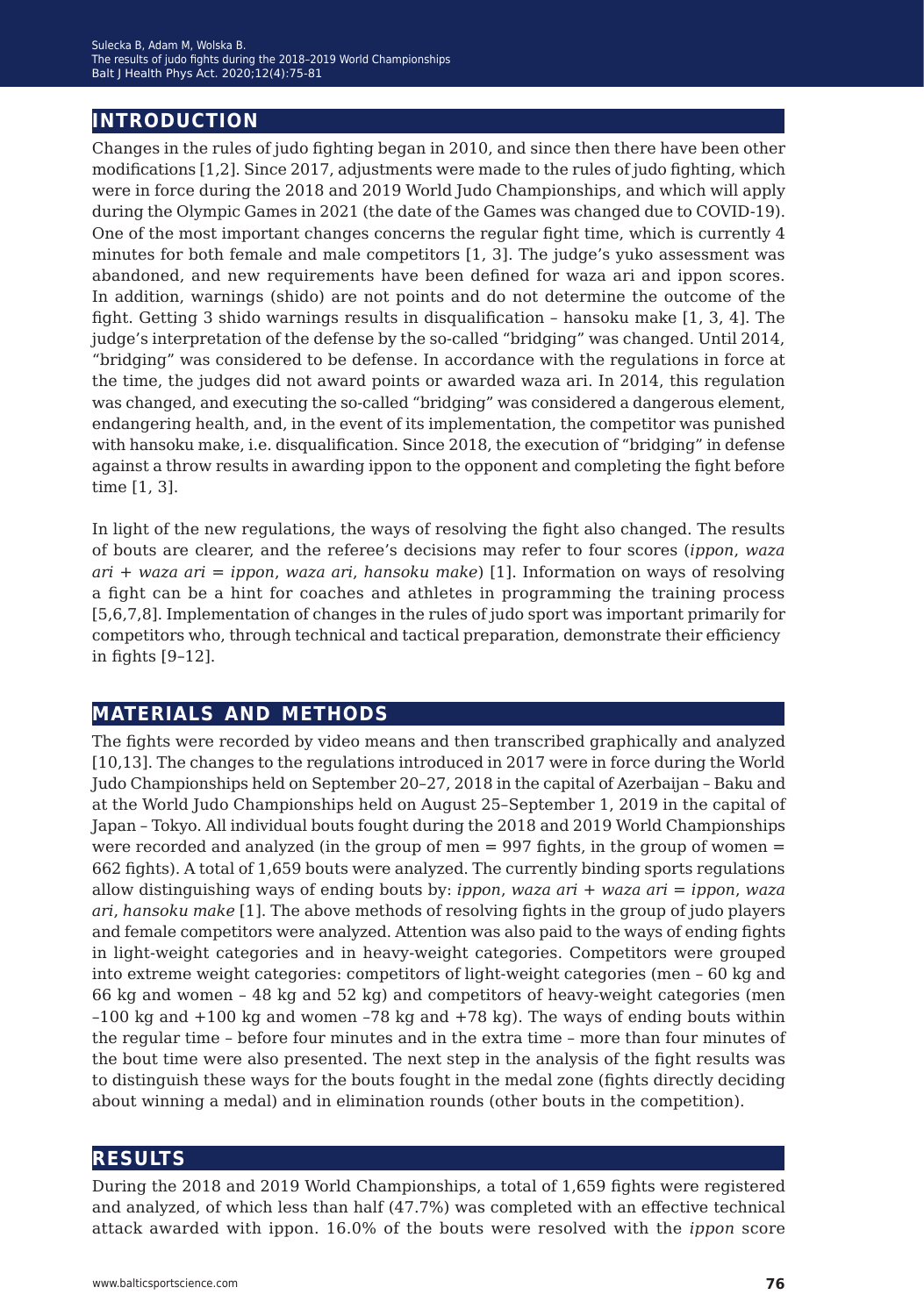which was awarded following two *waza ari* attacks. Successful execution of a technique scored as *waza ari* decided about winning 22.7% of the bouts. During the analyzed competitions, the opponent's disqualification (*hansoku make*) could also decide about victory, which happened in 13.6% of the analyzed bouts. It should be noted that all recorded disqualifications during the competitions in question were imposed for triple shido warning that competitors received during one bout (Table 1).

| Categories   | Fight | <i>lppon</i> | $W + W =$ lppon $*$ | Waza ari    | Hansoku make  |
|--------------|-------|--------------|---------------------|-------------|---------------|
| Men          | 997   | 492 - 49.3%  | 134 - 13.4%         | 229 - 23.0% | 142- 14.3%    |
| Women        | 662   | 301 - 45.5%  | 131 - 19.8%         | 147 - 22.2% | 83 - 12.5%    |
| <b>Total</b> | 1659  | 793 - 47.7%  | 265 - 16,0%         | 376 - 22.7% | $225 - 13,6%$ |

Table 1. Ways of resolving bouts in the men's and women's groups during the 2018 and 2019 World Judo Championships

\* W + W = ippon (waza ari plus waza ari = ippon)

In the group of men, the bouts resolved through ippon accounted for almost half of the fights (49.3%). The bouts resolved through *waza ari* accounted for 23.0% and through hansoku make, i.e. disqualification, 14.2% of the fights. In the group of men, the fewest fights were completed by accumulating two *waza ari* attacks, which resulted in *ippon* (13.4%).

In the group of women, similarly to the group of men, ippon decided about ending a fight before time to the greatest extent (45.5%). In 22.1% of the bouts athletes concluded bouts by *waza-ari*, and in 19.8% of the fights by two *waza ari* = *ippon*. The analysis of the fights also showed that hansoku make (disqualifying the opponent) concluded 12.5% of the bouts.

It was observed that both in the group of women and in the group of men, the highest percentage of bouts were resolved by a direct ippon attack. The number of bouts resolved by waza ari and hansoku make was quite similar in both groups of female and male athletes (Table 1).



Fig. 1. Ways of resolving bouts by competitors of *heavy-weight* categories and *light-weight* categories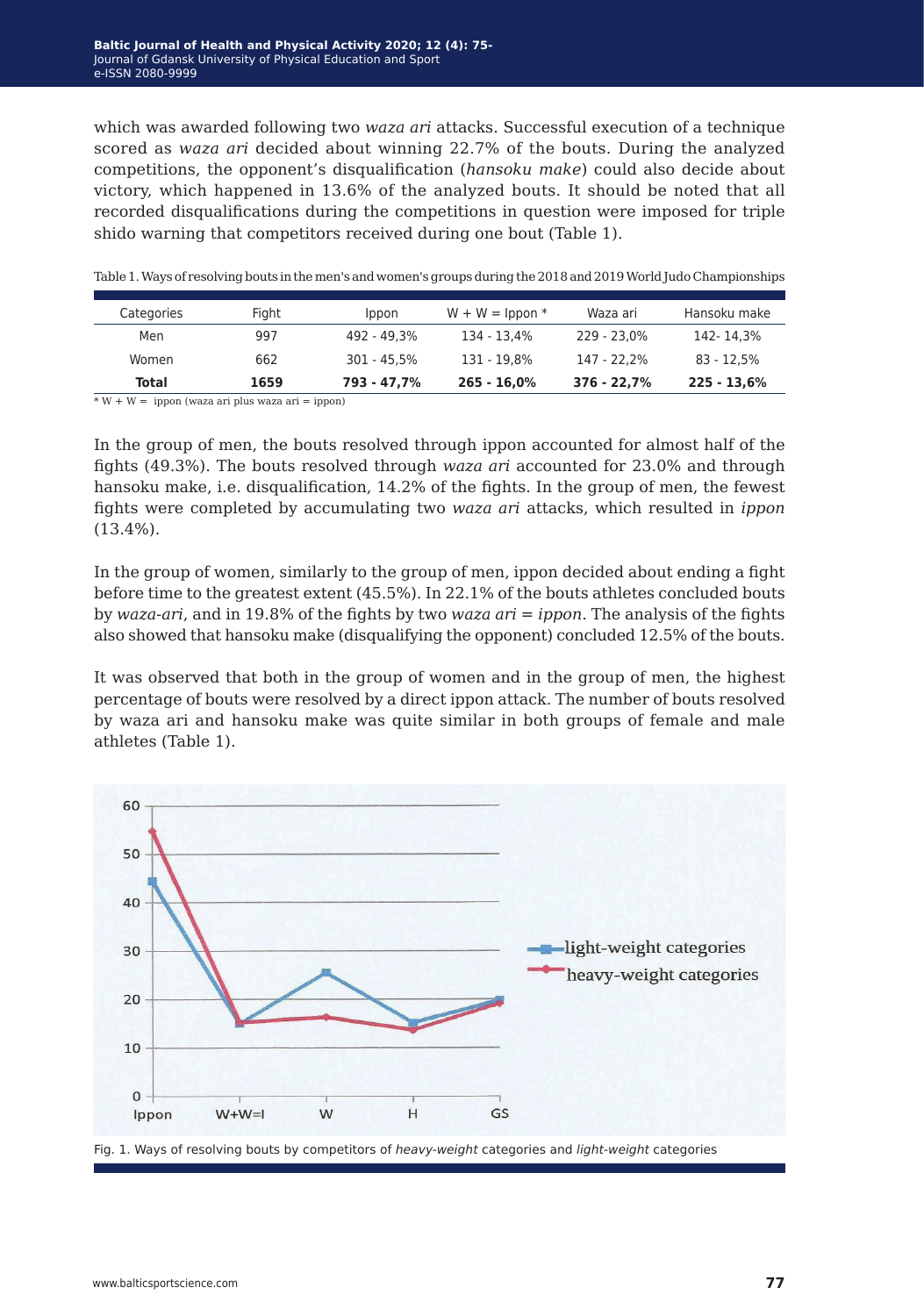#### Sulecka B, Adam M, Wolska B. The results of judo fights during the 2018–2019 World Championships Balt J Health Phys Act. 2020;12(4):75-81

In heavy-weight categories and in light-weight categories competitors were more likely to resolve bouts by scoring *ippon* directly: male and female athletes of heavy-weight categories in 54.7%, and male and female athletes of light-weight categories in 44.4%. In light-weight categories resolving a fight by scoring waza ari accounted for 25.5% and in the case of heavy-weight categories for 16.3%. There were no obvious differences in other ways of resolving fights between competitors in light-weight categories and heavy-weight categories (*waza ari* + *waza ari* = *ippon*: competitors in light-weight categories – 14.9%, competitors in heavy-weight categories – 15.9%; *hansoku make* competitors in light-weight categories – 15.2%, and competitors in heavy-weight categories – 13.8%) (Figure 1).



Fig. 2. Bouts resolved in the regular time (up to four minutes) and in the extra time (more than 4 minutes)

It was observed that fights were resolved by *direct ippon* in the regular time in 52.2% and by two *waza ari* = *ippon* in 18.5%. On the other hand, in the extra time 38.9% of the fights were resolved by *waza ari* and 25.2% by *hansoku make* (Figure 2). Of the fights won in the extra time as many as 37.2% were resolved in the 1st minute of extra time.



Fig. 3. Results of elimination bouts and medal bouts during the 2018-2019 Worls Judo Championships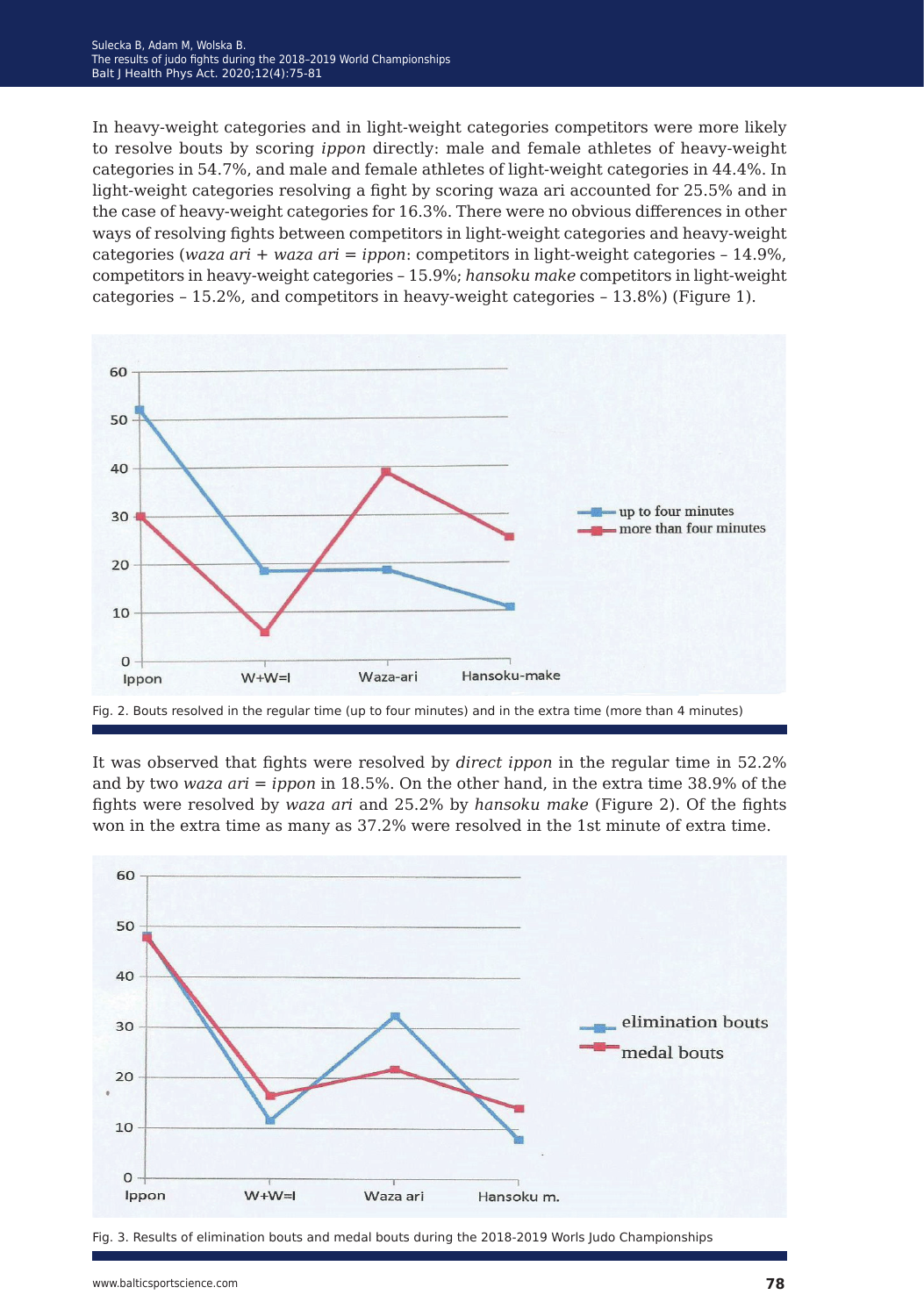Both the elimination bouts and the bouts deciding about winning medals were most often resolved by *ippon* (47.8% and 48.2%, respectively). Competitors taking part in direct bouts for a medal more often resolved their fights by *waza ari* (32.4%) and less frequently by disqualification (7.8%) than the competitors participating in the qualifying bouts (21.7% and 14.1%, respectively).

#### **discussion**

The 2018 and 2019 World Judo Championships allowed male and female competitors to win a bout in the case of an effective attack that scored *ippon*, or two *waza ari* scores, which, awarded in one bout, resulted in an *ippon* score. The fight could also be resolved by an effective technical attack scoring waza ari after the end of a four-minute bout or during extra time [14*−*16]. Less than half of all analyzed fights were resolved as a result of a direct attack that was awarded the ippon score. Despite competing at one of the most prestigious sports competitions in judo, as many as 86.4% of the 1,659 analyzed fights were resolved by executing an effective attack given an ippon or *waza ari* score.

When comparing the methods of resolving bouts, no significant changes were found between male and female athletes. In both of the studied groups, the greatest differences were found in the bouts resolved by means of two attacks scoring *waza ari* (equal to *ippon*). However, the greatest number of bouts was resolved by athletes who attacked to score direct *ippon*. Slight differences in the ways of resolving bouts (to the athletes' benefit) were found in the case of *hansoku make* and *waza ari*. Sports regulations in force since 2018 did not have a significant impact on the differentiation in ways of resolving fights during the 2018 and 2019 World Judo Championships in the group of men and women.

A more notable differentiation was found in extreme weight categories – "light and heavyweight categories" of both the groups of females and males. The competitors of "heavyweight categories" significantly outdid the competitors of "light-weight categories" in the efficiency of direct attacks scoring *ippon*, while the latter more often won their fights by successful attacks scoring waza ari. Winning attacks by *hansoku make* in the case of "light weight categories" and *waza ari* + *waza ari* = *ippon* in the case of "heavy-weight categories" slightly differentiated competitors of both of these groups.

Another analyzed aspect of ways of resolving bouts was their duration. The first group consisted of fights resolved in the regular time – up to 4 minutes; the second analyzed group included fights whose result was determined in the extra time – over 4 minutes. The division of bouts into those that were completed in the regular time and in the extra time differentiated the ways of resolving them. Fights completed within 4 minutes were more often resolved by direct ippon and ippon resulting from two waza ari in comparison to fights completed in the extra time. Fights that ended after the regular time had passed were more often resolved by the waza ari and hansoku make scores. It is worth noting that a significant number of fights completed in the extra time were resolved in its first minute. Therefore, one can wonder whether it was justified to shorten the fighting time from five to four minutes (in the case of men) [3, 16, 17].

The analysis of the ways of resolving the medal-deciding bouts and elimination (remaining) bouts showed that the greatest differentiation concerned the successfully executed waza ari attacks. The least differentiating way of winning bouts in fights for medals and elimination fights was the execution of an effective attack awarded the ippon score.

Assessing the methods of resolving bouts in the groups presented above, it can be stated that the attack awarded with direct ippon was the most commonly executed in the group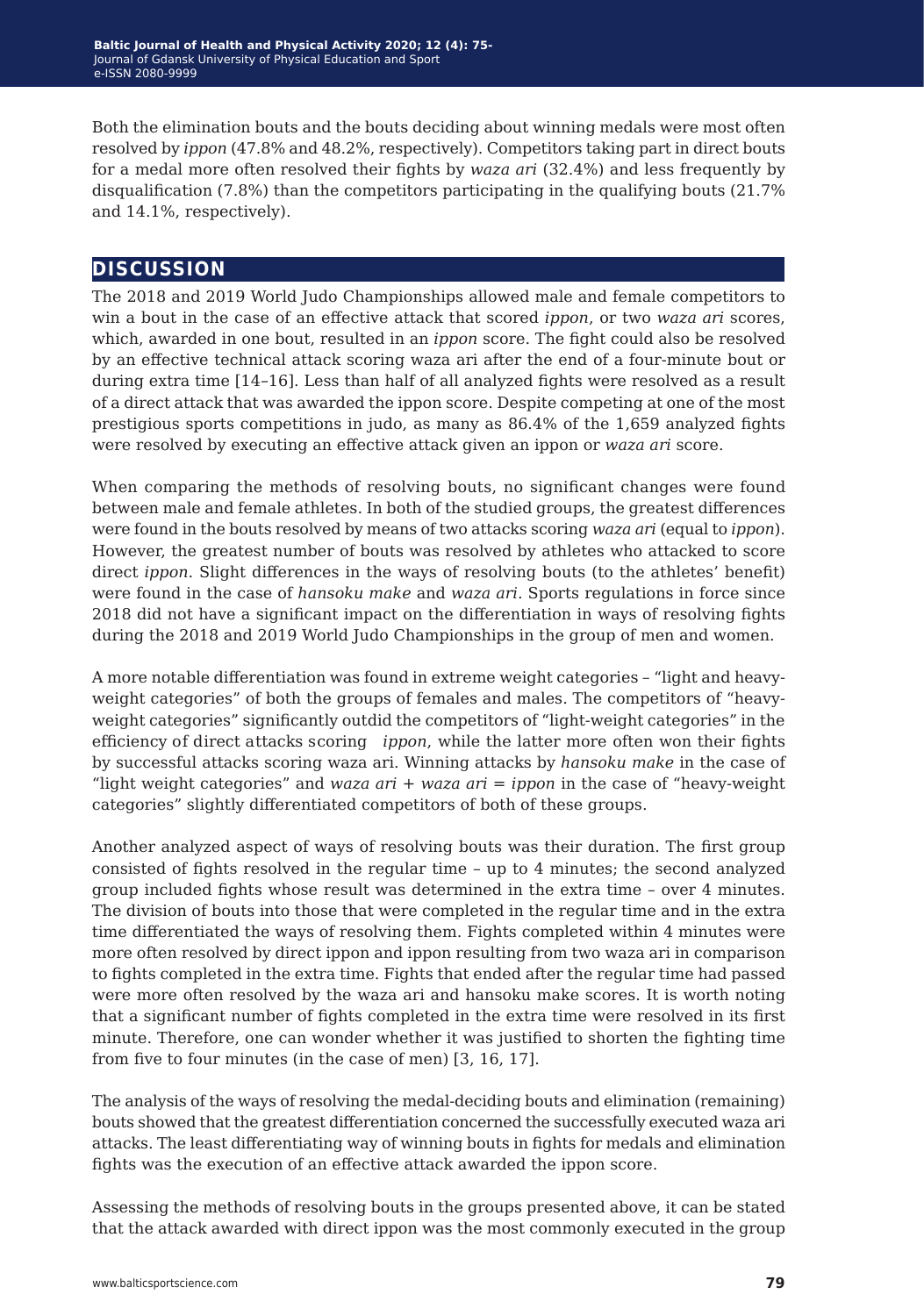of competitors of "heavy-weight categories" and in the group of athletes who resolved their fights within the regular time. On the other hand, this way of resolving the fights was the least frequent in the group of athletes who won in the extra time and in the group of lightweight category athletes. Similarly to research by Nakamura et al. [5], athletes finished fights most efficiently with attacks that also resolved the bout by ippon resulting from two waza ari scores in the group of women and in the group of fights completed in the regular time. This way the least often decided about victory in the extra time of fight and during direct fights for medals. An efficient attack with the waza ari score that decided about victory the most often was recorded in bouts resolved in the extra time and in direct competition for medals. Bouts resolved by waza ari were the rarest among competitors of "heavy-weight categories" and during the regular fighting time. Disqualification, hansoku make, which decided about victory, most often took place among the competitors who achieved victory in the extra time of fight. This score of victory was the least frequent during bouts deciding about winning a medal and the bouts resolved in the regular time.

#### **conclusions, practical recommendations**

The uniform sports regulations introduced during the 2018 and 2019 World Judo Championships, which will also apply without further changes during the upcoming Olympic Games (Tokyo 2021), enable an objective assessment of how judo bouts are resolved.

- 1. There were no significant differences in the ways of resolving bouts between male and female contestants.
- 2. Competitors in "heavy-weight categories" more often won fights by means of a direct ippon attack than competitors in "light-weight categories", while athletes from "lightweight categories" more often resolved their bouts by attack awarded *waza ari*.
- 3. The greatest differences in the ways of resolving the bouts were found in the case of analysis of fights completed in the regular and in the extra time. Bouts that were completed in the regular time (four minutes) were most often resolved by *ippon* (both in direct attack and as a result of two *waza ari*). They were also completed much more often by an effective technical attack. On the other hand, during fights whose completion required extra time, resolutions were made more often through *waza ari* and *hansoku make*.
- 4. During the fights directly deciding about winning the medal, the competitors resolved the bouts by a *technical ippon* or *waza ari* attack.
- 5. The introduced changes to the sports rules of judo fighting and the ways of judging them allow competitors to resolve bouts by efficiently executing judo techniques.

### **references**

- [1] International Judo federation [Available at [https://www.ijf.org\]](https://www.ijf.org) [Accessed on 8.01.2020].
- [2] Adams N, Yeoh OO. Judo Evolution A guide to rule changes and Innovations. Ippon Books Ltd.; 2011.
- [3] Adam M, Smaruj M, Laskowski R. A technical and tactical profile of the double Olympic judo champion: a case study. Int J Sport Sci Coach. 2014;9(1):123-138. <https://doi.org/10.1260/1747-9541.9.1.123>
- [4] Cych P, Błach, W, Koleśnik Ł, Levitskiy A. Error manifestations occur in junior and senior judo bouts full names. J Combat Sport Mart Arts. 2016;1(7):23-28. <https://doi.org/10.5604/20815735.1199932>
- [5] Nakamura M, Takami Y, Masaki N, Ito K, Maekawa N, Tamura M. Technical and tactical characteristic of Japanese high level women kendo players: comparative analysis. Arch Budo. 2014;10:91-99.
- [6] Osipov A, Kudryavtsv M, Struchkov V, Kuzmin V, Bliznevsky A, Plotnikova I. Expert analysis ofthe competitive level of young Russian judo athletes who train for active attack fighting. J Phys Edu Sport. 2016;16(4):1153-1158.
- [7] Sato N. Ashiwaza. Ippon Books; 1990.